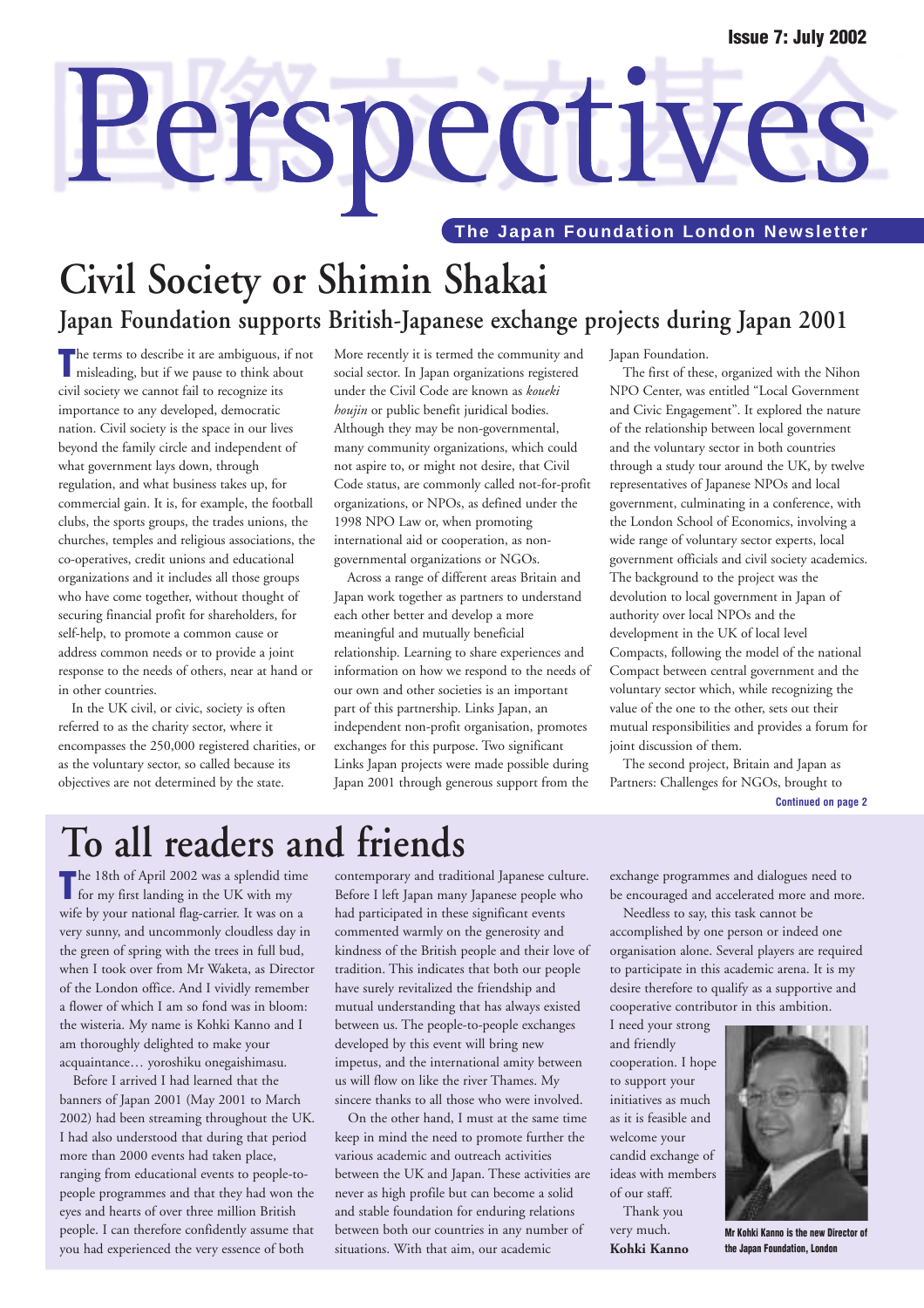#### **Civil Society or Shimin Shakai continued**

London representatives from fourteen Japanese and two Korean international cooperation NGOs for a study tour that centred around a three day conference which promoted mutual understanding of the NGO sectors in both countries, helped establish personal contacts between key individuals and explored common areas for the exchange of information and other cooperation. The results included an agreement on ongoing dialogue and the establishment of a joint website. The importance of promoting understanding and exchanges over NGO programmes in developing countries and over global issues, such as poverty alleviation, environmental and health problems, conflict prevention and peace building was underlined by this project. The visitors learned more about management and capacity building methods and funding and about issues being taken up by international NGOs, who are now largely nonoperational and in addition to their practical programmes are concerned with rights, legitimacy, social accountability and campaigning. The British NGOs learned about Japan's policy making processes and how to be involved in advocacy and awareness-raising excercises in Japan.

**Phillida Purvis, Director Links Japan** *Anyone interested in supporting exchanges in either of these areas, or in further information, can contact Phillida Purvis, Links Japan (Tel: 020 7221 6985 or email: phillida@linksjapan.org).*

# **Japanese Studies Evaluation of the Japan Foundation's work**

# A<sub>Japanese</sub> studies and specifically to assess the impact of our Staff Expansion Programme.

This programme is aimed at university departments wishing to expand their staffing expertise in Japanese studies and gives financial support towards the salary cost of new posts for an initial three years. Professor Koji Ueda of Tsukuba University and Mr Masayuki Suzuki of the Foundation's Japanese Studies Division in Tokyo visited Birmingham University's Japan Centre and the School of Oriental and African Studies. They also hosted a round table meeting with academics from some of the UK universities that had benefited from the programme.

The meetings were held against the background of recent calls from the Japanese Government for greater accountability, following the downturn in the Japanese economy. This has led to the need for the Japan Foundation, and indeed for other similar organisations, to attempt a more stringent evaluation of their work. Are our grant programmes properly targeted? Are they achieving the desired result? Are there areas in which the Foundation's work can be more effective?

And in the UK the talks took place against a growing need to ensure the healthy survival of Japanese studies. All participants agreed that one of the greatest benefits of the Staff Expansion Support Programme was the opportunity it gave to UK universities to diversify and to consolidate disparate teaching into new fields for Japanese studies. Difficulties in maintaining the posts sometimes remained, however, because of budget constraints. Small university departments such as Japanese were particularly affected and recent moves towards devolved budgeting only served to exacerbate the problem. Overall, however, the programme, if properly researched in advance by the applicants, would seem likely to continue to benefit Japanese Studies in the UK.

All agreed that the Library Support Programme was one of our most effective programmes but that a priority area for the UK was the funding of good and promising students at postgraduate level, the successor generation of Japanese specialists. There was a need to ensure that they can study in the UK and remain here. The meeting also identified a growing demand for the funding of short research trips in Japan in the early stages of a Ph. D programme.

As our new Director Mr Kanno indicates on page 1, the Japan Foundation will be looking carefully at its potential role in setting Japanese studies in the UK once more upon an upward path.

#### **Jomonesque Japan by Tatsuo Kobayashi and Simon Kaner FORTHCOMING BOOK**

**Afully-illustrated introduction to the archaeology of the Jomon period in Japan, this book explores the complex relationships between Jomon people and their rich natural environment. From the end of the last Ice Age 12,000 years ago to the appearance of rice agriculture around 400 BC, Jomon people subsisted by hunting, fishing and gathering; but abundant and predictable sources of wild food enabled them to live in large, relatively permanent settlements, and to develop an elaborate material culture.**

In this book Kobayashi and Kaner explore thematic issues in Jomon archaeology: the appearance of sedentism in the Japanese archipelago and the nature of Jomon settlements; the invention of pottery and the development and meaning of regional pottery styles; social and spiritual life; and the astronomical significance of causeway monuments and the conceptualisation of landscape in the Jomon period. These ideas are considered in the light of current work in the European Mesolithic and Neolithic, setting Jomon archaeology within a global context. The book draws extensively on new archaeological information from various parts of Japan, including the sites of Sannai Maruyama, Isedotai, and Komankino, among others. Extensive colour illustrations provide a vivid demonstration of Jomon ideology and creativity.

**Tatsuo Kobayashi** is Professor of Archaeology at Kokugakuin University in Tokyo and Director of the Niigata Prefectural Museum of History. He has excavated numerous prehistoric Japanese sites and is the leading authority on Jomon culture in Japan.

**Simon Kaner** is Assistant Director of the Sainsbury Institute for the Study of Japanese Arts and Cultures at the University of East Anglia.

The book will be a hardback with

approximately 256 pages, 200 colour illustrations, and 25 b/w illustrations. It is due to be published in early in 2003.

The work has received a grant from the Japan Foundation under its Publication Assistance Programme.



**Pottery vessels of the Katsusaka style, Middle Jomon (c. 2000 BC). Mitakedo site, Tokyo. Credit: Tokyo Metropolitan Archaeology Centre.**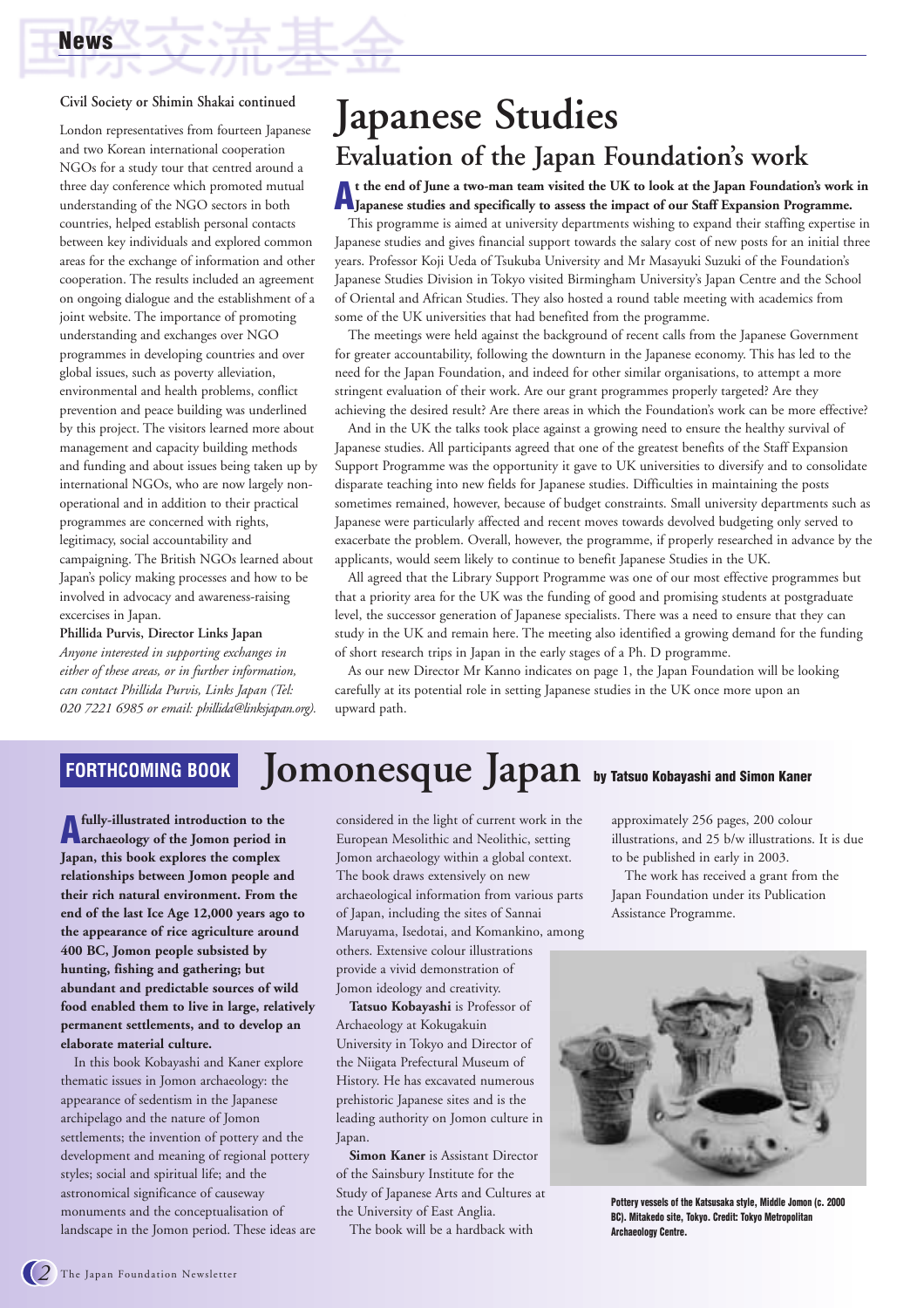**The Japan Foundation Grant Programmes** 

**The following are the UK results of the Japan Foundation grant programmes Japan Foundation grant programmes for the 2002/2003 award year: -**

#### **Invitations to Japan**

**Fellowship Programme** 

*Dissertation Category*

Richard Ronald: Nottingham Trent University Topic of research: *The Role of Home Ownership and Home Ownership Ideology in Britain and Japan*

Lee Woolgar: University of Manchester Topic of research: *Japanese Investment in British Science*

#### **Short Term Visitors' Programme**

Dr Stuart MacDonald: Director, Lighthouse, Scotland's Centre for Architecture and Design

#### **Support Programmes for Japanese Studies**

**Research/Conference/Seminar Grant Programme**

School of Oriental and African Studies, Centre for the Study of Japanese Religions A grant towards the conference: *Space, Experience and the Sacred*

University of Glasgow, The Scottish Centre for War Studies

A grant towards the conference: *Anglo-Japanese Alliance 1902 Centenary Conference*

The British Association for Japanese Studies (BAJS) A grant towards the cost of bringing the

keynote speakers from Japan to the BAJS Annual Conference 2002

#### **Staff Expansion Grant Programme for Japanese Studies**

University of Sheffield, School of East Asian Studies. Dr Hugo Dobson

#### **Library Support Programme**

Book donations to be made to libraries at the following institutions: University of Cambridge University of Kent Royal Holloway College,University of London University of Oxford University of Wales, Bangor

#### **Arts Exchange Programmes**

#### **Exhibitions Abroad Support Programme**

Grants will be awarded towards the following exhibitions: Tate St Ives: *Kosho Ito Exhibition* Kingston University *Tokyo GlamRock* Ikon Gallery *On Kawara: Consciousness. Meditation. Watcher on the Hills*

#### **Film Festivals Abroad Support Programme**

**Grants will be awarded towards the following Film Festivals:**

Onedotzero 6

The 56th Edinburgh International Film Festival The Sheffield International Documentary Festival

Kaneto Shindo Film Retrospective, Glasgow University Europe-Japan Social Science Research Centre

#### **International Conference Programmes**

**Japan Europe Support Programme for Conferences and Symposiums**  University College London

A grant towards the symposium: *Europe-Japan Symposium on Regulation and De-regulation of the Financial Market*

#### **Publication Exchange Programmes**

#### **Publication Assistance Programme**

Oxbow Books: *Jomonesque Japan* by Tatsuo Kobayashi and Simon Kaner A grant towards its publication.

#### **Support Programmes for Japanese Language Instruction**

**Salary Assistance Programme for Japanese Language Courses Abroad**

Oxford Brookes University, School of Languages (2nd year) University of Birmingham, The Japan Centre (3rd Year) A grant towards the cost of a Language Tutor in Japanese

#### **Support Programme for Developing Networks for Japanese Language Teachers and Institutions**

The British Association for Teaching Japanese as a Foreign Language (BATJ) A grant towards the cost of the 5th BATJ Annual Conference

#### **Training Programme for Teachers of the Japanese Language**

A three-week intensive training course in Japanese language and teaching methods for non native speaking teachers of Japanese from U.S./Canada/U.K. at the Japan Foundation Japanese Language Institute, Urawa and other places. To the following teachers:

Benjamin Stainer Tile Hill Wood School

Crispin Chambers Tavistock College Gabriele Harris St. Vincent College Dieter Verfuerth The Holy Family Catholic School Nicolas Sheppard Elliott School

#### **Japanese Language Programme for High School Students**

**Information**

The following students studying Japanese in the secondary education sector were selected for their Japanese language achievement to participate in a two-week programme in Japan to include language training at the Japan Foundation Japanese Language Institute, Kansai and other places:

| Katie Dingley | Tile Hill Wood School |
|---------------|-----------------------|
| Gemma Vanson  | Tile Hill Wood School |
| Claire Drew   | Tavistock College     |

#### **Study Tour Award for Outstanding Students of the Japanese Language**

The following student studying Japanese in the higher education sector was selected for her Japanese language achievement to participate in a two-week Study Tour to Japan to include language training at the Japan Foundation Japanese Language Institute, Kansai and other places:

Angela Tam University of Cambridge

#### **Japanese Language Teaching Materials Donation Programme**

Donations of teaching materials were made to 42 schools and universities throughout the UK.

# **JAPAN 2001**



**The Japan Foundation London office would like to record formally its sincere thanks to the Embassy of Japan, the Japan 2001 Secretariat and to all those throughout the UK who were involved in the organisation of Japan 2001.**

**It was a year of active exchange between the people of Japan and the UK and gave us the unique opportunity to sponsor and/or coorganise over 100 Japan 2001 events in differing areas of activity from the traditional to the contemporary. These ranged from the Chikamatsu-za Kabuki performances in London and Manchester and the Studio Ghibli film showings to the exhibition of Japanese Contemporary Art at the Hayward Gallery, the Shinto Exhibition and Symposium at the British Museum and the Manga touring exhibition and symposium; support for conferences such as the "Reporting Japan" conference in Cardiff in April – which helped launch the year – to book publications and new initiatives in Japanese language support such as** *Homestay UK* **and the Japanese language teaching video** *Class Acts***.**

**This extraordinary year has given great impetus to our work in establishing a deeper understanding of Japan in Britain: we look forward to building it further.**